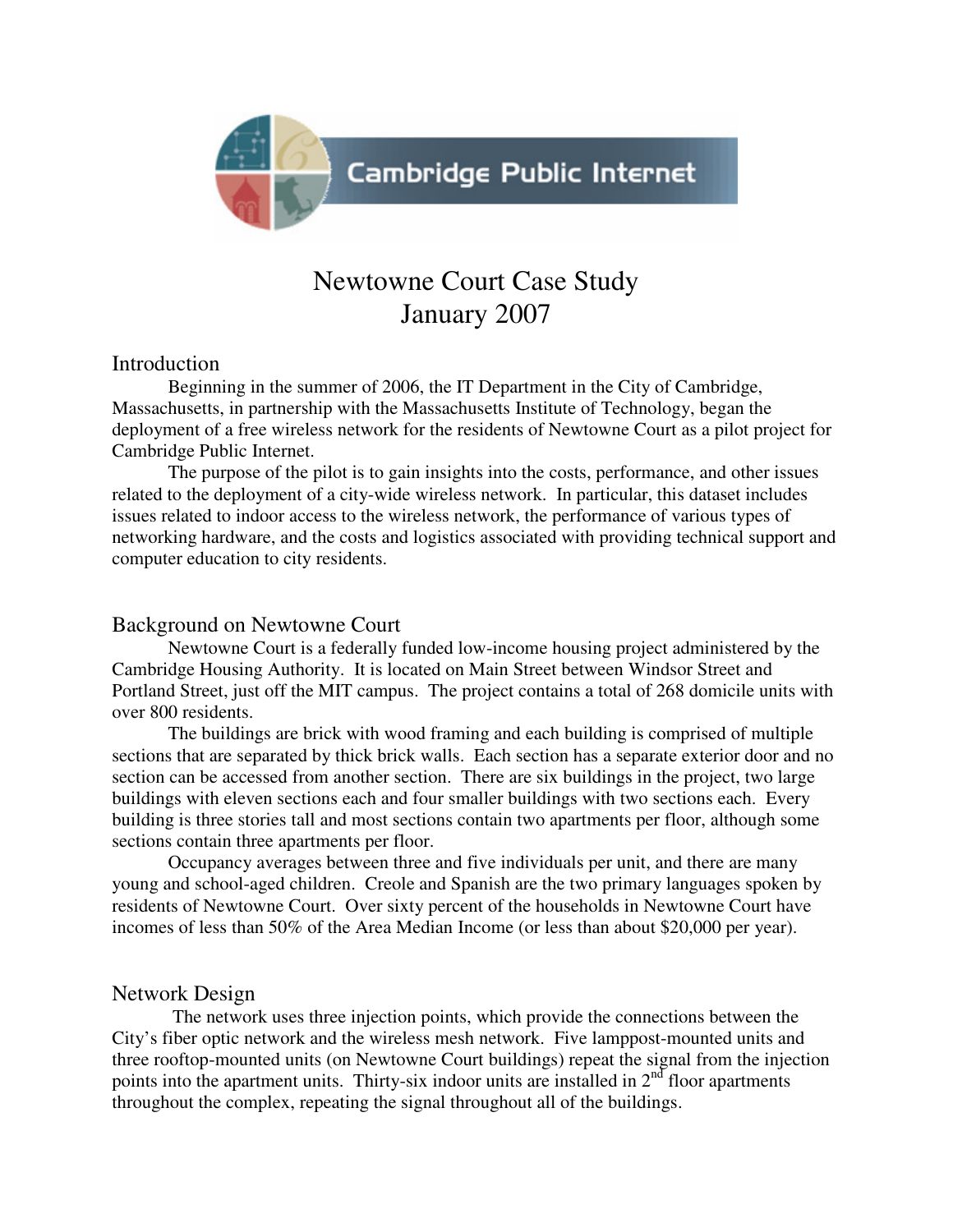Initial testing shows greater than 1 Mbps download and 500 kbps upload throughput with light network traffic, speeds that are roughly equivalent to DSL service. However, the network performance may decrease as more users connect to the network.

## Key Findings

There are three key findings from this pilot project: network design and management needs; technical support needs; project expenses.

- 1. MIT's Roofnet software enables the network to be self-assembling, which means that the can be installed quickly and inexpensively without the complex routing issues that hamper other wireless mesh network deployments. However, network monitoring and management is difficult with the current version of the Roofnet software. While such issues are tolerable during a pilot project, they will need to be resolved for a city-wide network deployment.
- 2. Technical support is a challenge because many people have difficulty accessing the network, most often due to a lacking or improperly configured computer system. Support of a city-wide network will require a sizeable staff to handle such requests and much of the support is unrelated to the performance of the network.
- 3. The capital expense of this network deployment is \$21.34 per apartment for the 268 apartments in Newtowne Court. While this capital expense is lower than the expense of a full-scale network deployment due to the type of equipment used and donated time and equipment, the cost-savings delivered by this network deployment is unparalleled in U.S. telecommunications.

## Network Design and Management

 The network is built using MIT's open-source Roofnet software, which creates a mesh network using the Wi-Fi protocol (IEEE standard 802.11b/g). Mesh networks are wireless networks that repeat the radio signal from a wireless router connected to a DSL or Cable modem or a fiber optic network, in order to extend the range of the network. Roofnet is run on the Netgear WGT634U – a wireless router like the ones used in millions of homes across the U.S. – and replaces the OEM software originally installed on the Netgear.

 The Newtowne Court network is utilizes thirty-six Netgear units placed indoors – one in the  $2<sup>nd</sup>$  story of each section in the complex. There are five outdoor units, which are Netgear units that have been placed inside a weatherproof housing and connected to a more powerful antenna. In addition to the Netgear units, there are three outdoor and two indoor JJ Plus units. Two outdoor units are placed on lampposts and the third outdoor unit is placed on a nearby rooftop and connected to the City's fiber optic network.

 Currently, there is little network management implemented. Each unit can report all of its neighboring units and to which neighbors it is linked but that is the extent of the current network management solution. For a city-wide network deployment, every node in the network (not including CPE) must be monitored and controlled from a central location.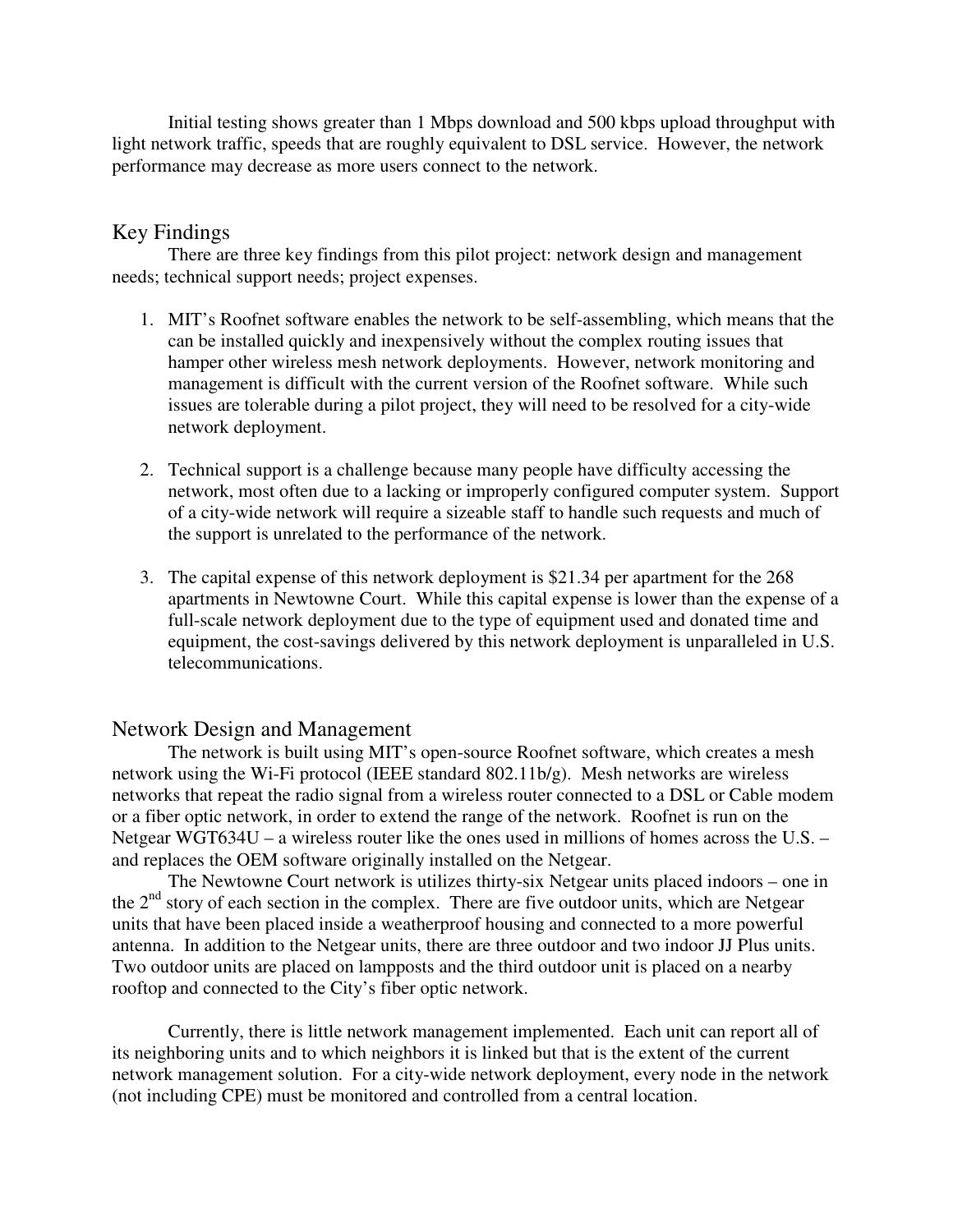We have also experienced problems with units being unplugged due to tenant concerns about the electricity consumption of the unit. For a city-wide network deployment, a better system for installing equipment in indoor areas is required. In particular, such a system must ensure that units will not be tampered with, vandalized, or disabled.

#### Technical Support and Education

 This pilot project demonstrates that technical support and user education are the most important issues to solve in a network deployment. Since users – particularly in low-income housing developments – have a wide variety and age of equipment, it is difficult to provide a universal set of guidelines that will work for every user. Therefore, a technical support call center providing users with assistance for their specific problems is absolutely necessary for a full-scale deployment.

 In order to get the most out of a community network, education is also a critical issue. Education can include a wide variety of topics from email usage to network management to website development and everything in between. By providing such education opportunities – both on and offline – a community can derive the greatest benefit possible from its wireless network.

 Cambridge already has a network of community learning centers that teach computer skills. By bolstering the services at these CLCs, Cambridge can rapidly extend its digital education capabilities at minimum expense.

#### Capital and Operating Expenses

 The capital expenses for the deployment of a wireless network break down into a few categories: indoor hardware, outdoor hardware, electrician fees. While Newtowne Court was unusually low-cost due to the use of the Netgear equipment, there are vendors like Meraki Networks that make inexpensive wireless mesh network solutions. Calculations show that exclusively using Meraki units would raise the capital expense of the network deployment to \$26.21 per apartment in Newtowne Court – less than \$5 more per apartment than the cost of this pilot project.

 Operating expenses are incredibly low in Cambridge due to the city-owned fiber optic network. This network enables the aggregation of all of the network traffic onto just a few DSL connections, a T3 connection, or another backhaul system. The operating expense for Newtowne Court consists of one DSL line costing \$125 per month. This system is scalable and experiences at Castle Square and Tent City housing projects in Boston suggest that the backhaul capacity will need to be increased as network usage increases.